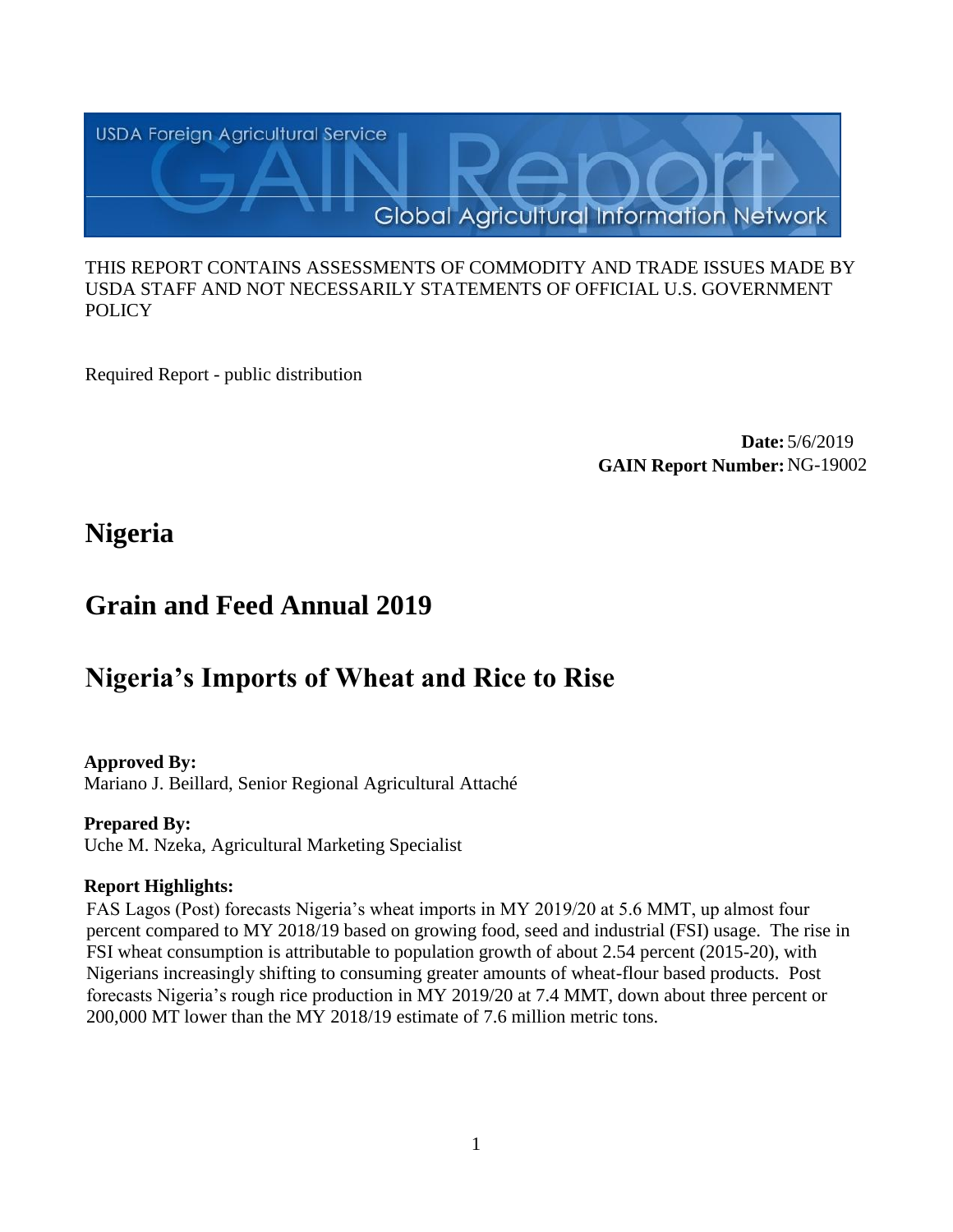#### **Executive Summary:**

Nigeria's population accounts for nearly half of West Africa's population. More than half of Nigeria's population (estimated at 203.4 million – Central Intelligence Agency, July 2018) live in urban areas (urbanization is growing at a rate of 4.23 percent annually). It is also Africa's largest oil and gas exporter. Petroleum and natural gas exports account for about 11 percent of the national gross domestic product (GDP), 95 percent of its total export earnings, and about 85 percent of federal government revenue. It is Africa's second largest economy.

FAS Lagos (Post) forecasts Nigeria's wheat production in marketing year (MY) 2019/20 (July-June) to reach 60,000 metric tons (MT), unchanged from the production figure for marketing year 2018/19. Post forecasts wheat imports in MY 2019/20 at 5.6 MMT, up almost four percent compared to MY 2018/19 based on growing food, seed and industrial (FSI) usage. The rise in FSI wheat consumption is attributable to population growth of about 2.54 percent (2015-20), with Nigerians increasingly shifting to consuming greater amounts of wheat-flour based products.

Flour millers favor imports, indicating that local wheat has a higher protein content, lower moisture, and lower gluten; citing characteristics not well suited for bread production. Despite Nigerian millers' preference for imported wheat, the government (commencing in 2017) is aiming to reduce wheat imports by 50 percent. To reduce imports, the government is requiring millers to purchase local wheat at a fixed price of \$400 per metric ton.

FAS Lagos forecasts Nigeria's corn (maize) production in MY 2019/20 (October-September) at about 10.5 MMT, down less than two percent or about 200,000 MT lower than Post's MY 2018/19 estimate of 10.7 million metric tons. Post forecasts Nigeria's corn imports in MY2019/20 at 400,000 MT, unchanged from the MY 2018/19 estimate. Decreases in consumer incomes is lowering demand for poultry meat and eggs. Demand for animal feed, which normally absorbs over 60 percent of the national production, is down.

FAS Lagos forecasts Nigeria's rough rice production in MY 2019/20 at roughly 7.4 MMT, down about three percent or 200,000 MT lower than Post's MY 2018/19 estimate of 7.6 million metric tons. Nigeria is Africa's largest producer of rice and among the top 15 producers globally. Post expects however that the high cost of rough, paddy rice, as well as high operational costs to constrain large-scale/integrated rice mills from producing at prices that are more competitive. Post forecasts Nigeria's rice imports in MY 2019/20 at 2.4 MMT, up nine percent or 200,000 MT higher than the MY 2018/19 estimate of 2.2 million metric tons. Imports largely comprise parboiled rice (also known as converted rice and easycook rice). Thai and Indian-origin rice (long-grain varieties) dominate imports.

FAS Lagos forecasts Nigeria's sorghum production in MY 2019/20 (October-September) at 6.9 MMT, up almost two percent or 130,000 MT higher than the MY 2018/19 estimate of 6.8 million metric tons. Post forecasts area harvested at 5.9 million hectares, with yields at 1.174 MT/ hectare compared 1.172 MT in the MY 2018/19 estimate.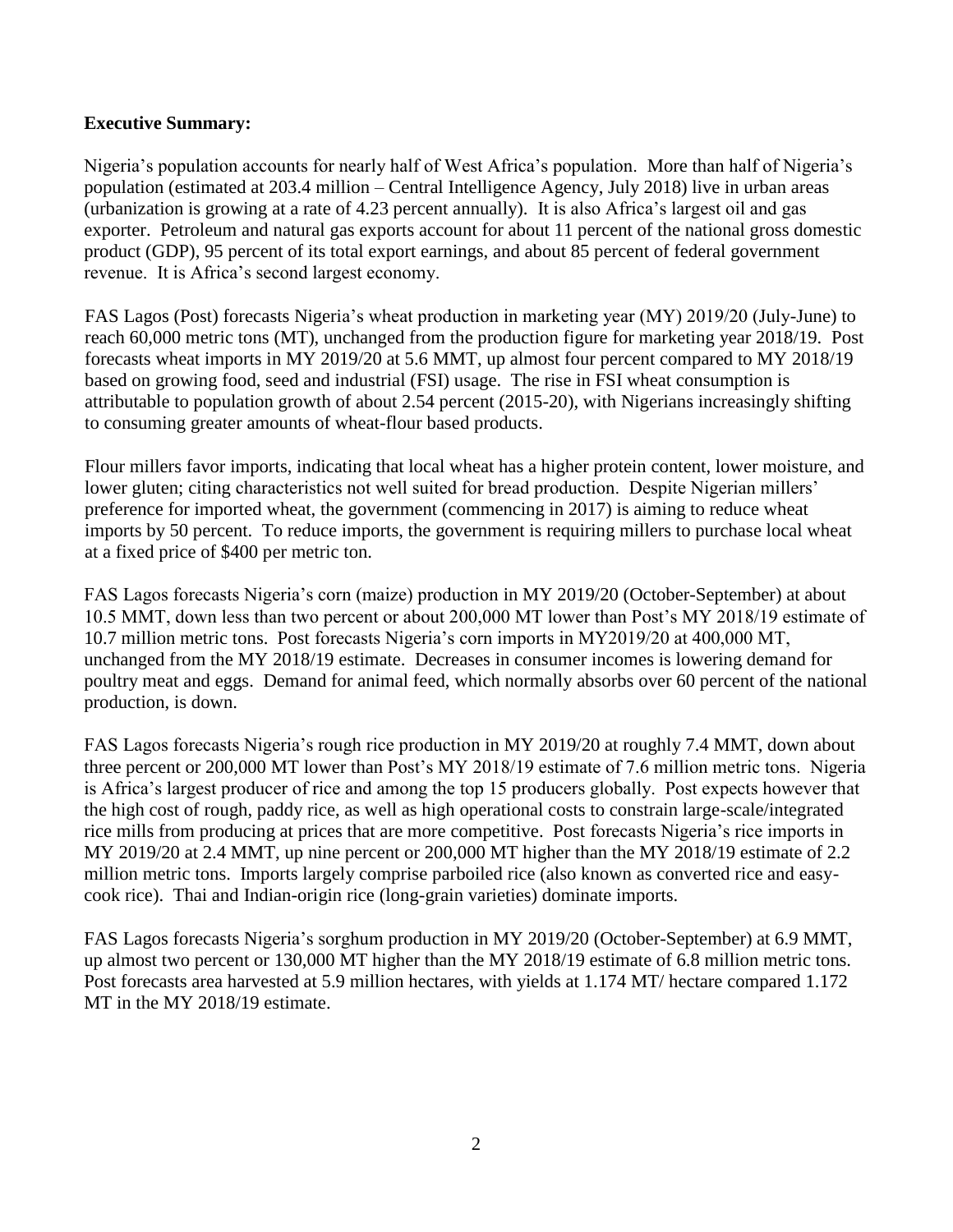#### **WHEAT**

| Wheat                               | 2017/2018<br><b>Jul 2017</b> |          | 2018/2019<br><b>Jul 2018</b> |          | 2019/2020<br><b>Jul 2019</b> |            |  |
|-------------------------------------|------------------------------|----------|------------------------------|----------|------------------------------|------------|--|
| Market Begin Year                   |                              |          |                              |          |                              |            |  |
| Nigeria                             | <b>USDA Official</b>         | New Post | <b>USDA Official</b>         | New Post | <b>USDA Official</b>         | New Post   |  |
| <b>Area Harvested</b>               | 60                           | 60       | 60                           | 60       | $\Omega$                     | 60         |  |
| <b>Beginning Stocks</b>             | 200                          | 200      | 200                          | 200      | $\Omega$                     | 200        |  |
| <b>Production</b>                   | 60                           | 60       | 60                           | 60       | $\Omega$                     | 60         |  |
| <b>MY</b> Imports                   | 5085                         | 5200     | 5200                         | 5400     | $\Omega$                     | 5600       |  |
| <b>TY Imports</b>                   | 5085                         | 5200     | 5200                         | 5400     | $\Omega$                     | 5600       |  |
| TY Imp. from U.S.                   | 975                          | $\Omega$ | $\Omega$                     | $\Omega$ | $\Omega$                     | $\Omega$   |  |
| <b>Total Supply</b>                 | 5345                         | 5460     | 5460                         | 5660     | $\Omega$                     | 5860       |  |
| <b>MY Exports</b>                   | 400                          | 400      | 400                          | 400      | $\Omega$                     | 400        |  |
| TY Exports                          | 400                          | 400      | 400                          | 400      | $\Omega$                     | 400        |  |
| <b>Feed and Residual</b>            | 50                           | 50       | 50                           | 50       | $\Omega$                     | 50         |  |
| <b>FSI Consumption</b>              | 4695                         | 4810     | 4810                         | 5010     | $\Omega$                     | 5210       |  |
| <b>Total Consumption</b>            | 4745                         | 4860     | 4860                         | 5060     | $\Omega$                     | 5260       |  |
| <b>Ending Stocks</b>                | 200                          | 200      | 200                          | 200      | $\Omega$                     | <b>200</b> |  |
| <b>Total Distribution</b>           | 5345                         | 5460     | 5460                         | 5660     | $\Omega$                     | 5860       |  |
| Yield                               |                              | 1        |                              |          | $\mathbf{0}$                 |            |  |
| $(1000$ HA), $(1000$ MT), $(MT/HA)$ |                              |          |                              |          |                              |            |  |

**Wheat Production, Supply and Demand Data Statistics**

#### **PRODUCTION:**

FAS Lagos (Post) forecasts Nigeria's wheat production in marketing year (MY) 2019/20 (July-June) to reach 60,000 metric tons (MT), unchanged from the production figure for marketing year 2018/19. Post forecasts area harvested to remain at 60,000 hectares, with yields holding steady at one metric ton per hectare. Low yields are attributable to poor soil quality combined with limitations on suitable production areas.

The wheat planting campaign commences in the fall, with the harvest occurring normally in April. Wheat production lands during the rainy season (late April-September) are under cultivation with rainfed crops. Rice is sometimes double-cropped with wheat. Both wheat and rain-fed crop farmers are dependent on timing of when rains commence and end. Farmers for over a decade now have been struggling to predict when rains will come; this is adversely affecting farming operations. Flooding during July to October 2018, ravaged farms nationwide undermining Nigeria's food security.

Sources indicate that some agribusinesses are increasing their number of contracted wheat farmers. With the aim of boosting yields and quality, agribusinesses are extending training to their contract wheat farmers. The incentive is leading to some production increases.

Nigeria's traditional wheat producing regions are located in the country's northeast region and in the highlands. Wheat production in the northeast region (i.e., states of Adamawa, Bauchi, Borno, Gombe, Taraba, and Yobe) has been declining in recent years due to Islamist insurgencies. Sources comment that for production levels to increase, in order to come close to meeting local demand needs, this will require long-term private sector investment along with massive infrastructure development and greater access to untitled (free) lands.

**Domestic Wheat Purchase Incentives, Not Working:** Flour millers favor imports, indicating that locally produced wheat tends to have higher protein content, lower moisture and lower gluten; citing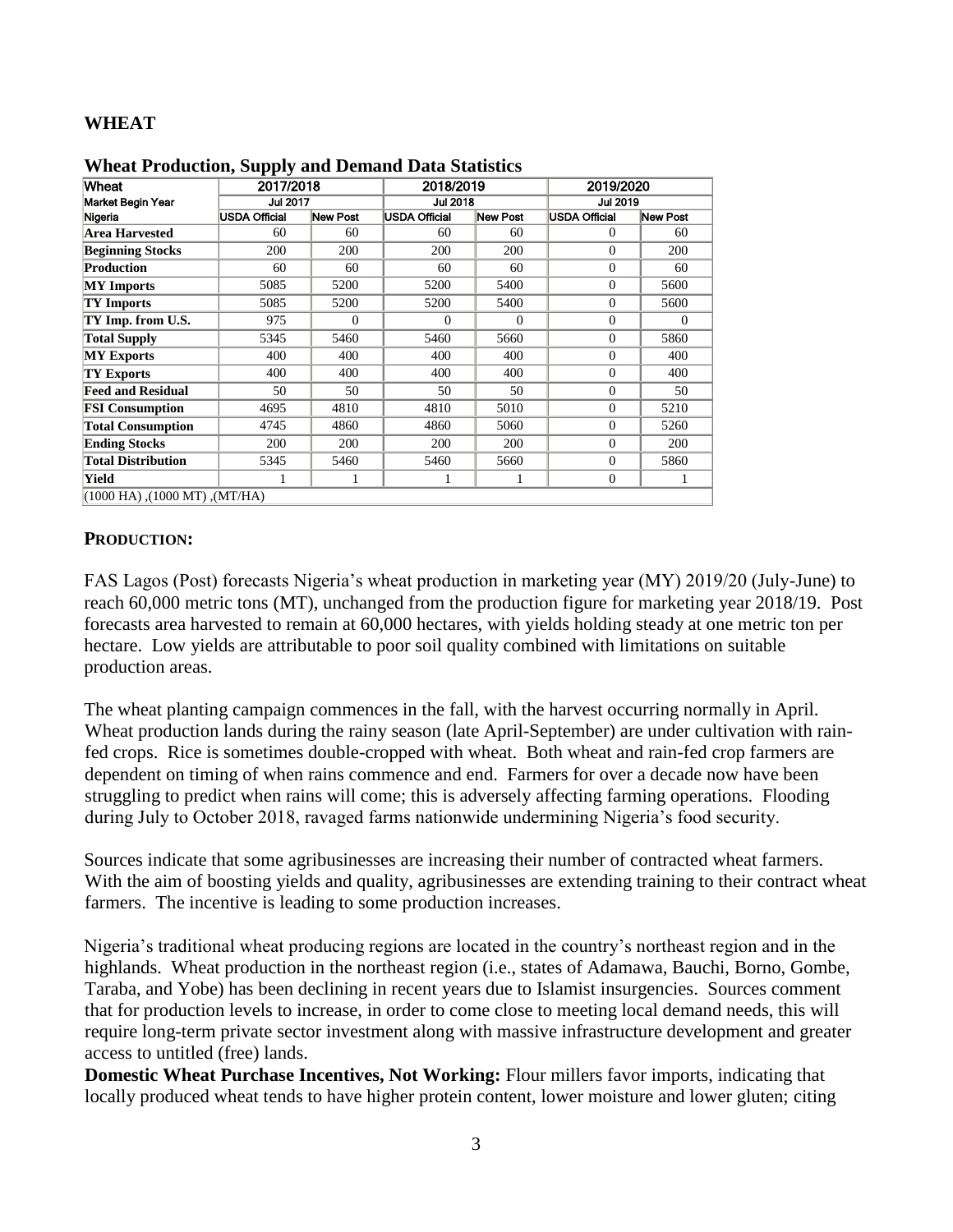characteristics not well suited for bread production. Notwithstanding Nigerian millers' preference for imported wheat, the government (commencing in 2017) is aiming to reduce wheat imports by 50 percent. To reduce imports, the government is requiring millers to purchase local wheat at a fixed price of \$400 per metric ton.

The Central Bank of Nigeria (CBN) effectively devalued the Nigerian naira (NGN) in February 2017, when it authorized private individuals to buy U.S. dollars at almost 20 percent above the normal rate for travel, some school fees and medical bills. This sly devaluation resulted in driving up the price of locally produced wheat to \$420 per metric ton. At the same time, one metric ton of Nigerian wheat in the neighboring, drought-stricken Sahel region (i.e., Niger, Chad, Mali, and Burkina Faso) commands prices of around \$600 per metric ton.

The Nigerian government, along with humanitarian relief organizations, and non-governmental organizations (NGO) routinely purchase local wheat at roughly \$500/MT, paying a \$100/MT premium. This wheat goes to Nigerians (living in camps) displaced by the Boko Haram insurgency. Wheat farmers are refusing to sell at the mandated \$400/MT rate to millers, preferring to sell to the institutional buyers and or export at premium rates.

## **CONSUMPTION:**

FAS Lagos forecasts Nigeria's wheat consumption in MY 2019/20 at 5.26 million metric tons (MT), up nearly four percent or 200,000 MT higher than from Post's MY 2018/19 estimate of 5.06 million metric tons. Post is revising upwards the U.S. Department of Agriculture (USDA) official MY 2018/19 estimate by 200,000 MT, attributing the increase to an uptick in imports combined with an increase in food, seed and industrial (FSI) usage. The rise in FSI wheat consumption is attributable to population growth of about 2.54 percent (2015-20).

More than half of Nigeria's population (estimated at 203.4 million – Central Intelligence Agency, July 2018) live in urban areas (urbanization is growing at a rate of 4.23 percent annually). The country has largest population of any African nation. Significant population clusters are scattered throughout the country, with the highest density areas in the south and southwest. The population, projected to grow to 392 million by 2050, will make Nigeria the world's fourth most populous country. This population is increasingly reliant on domestic and imported processed food products. Bread, semolina, and durum pastas and other wheat flour-based products are major stables in Nigeria's urban areas.

Seventy percent of the flour milled from wheat goes into bread production; pasta and other wheat flourbased products (including semolina) account for the balance. Sources comment that wheat byproducts (e.g., wheat bran) goes into animal feed. Russia, the United States, Canada, and Australia supply the bulk of Nigeria's wheat imports destined for milling and product production. Sources indicate that the flour milled from local wheat is not economically suitable for the manufacture of bread, pasta, and noodles. Local wheat flour is however, nonetheless used in the preparation more traditional/customary meals in Nigeria and in the Sahel region.

**Milling Sector:** Major millers aim to operate at productive levels, adjusting inputs to maximize profits. The country's bakers are increasingly proficient at blending different wheat flour types. Post does not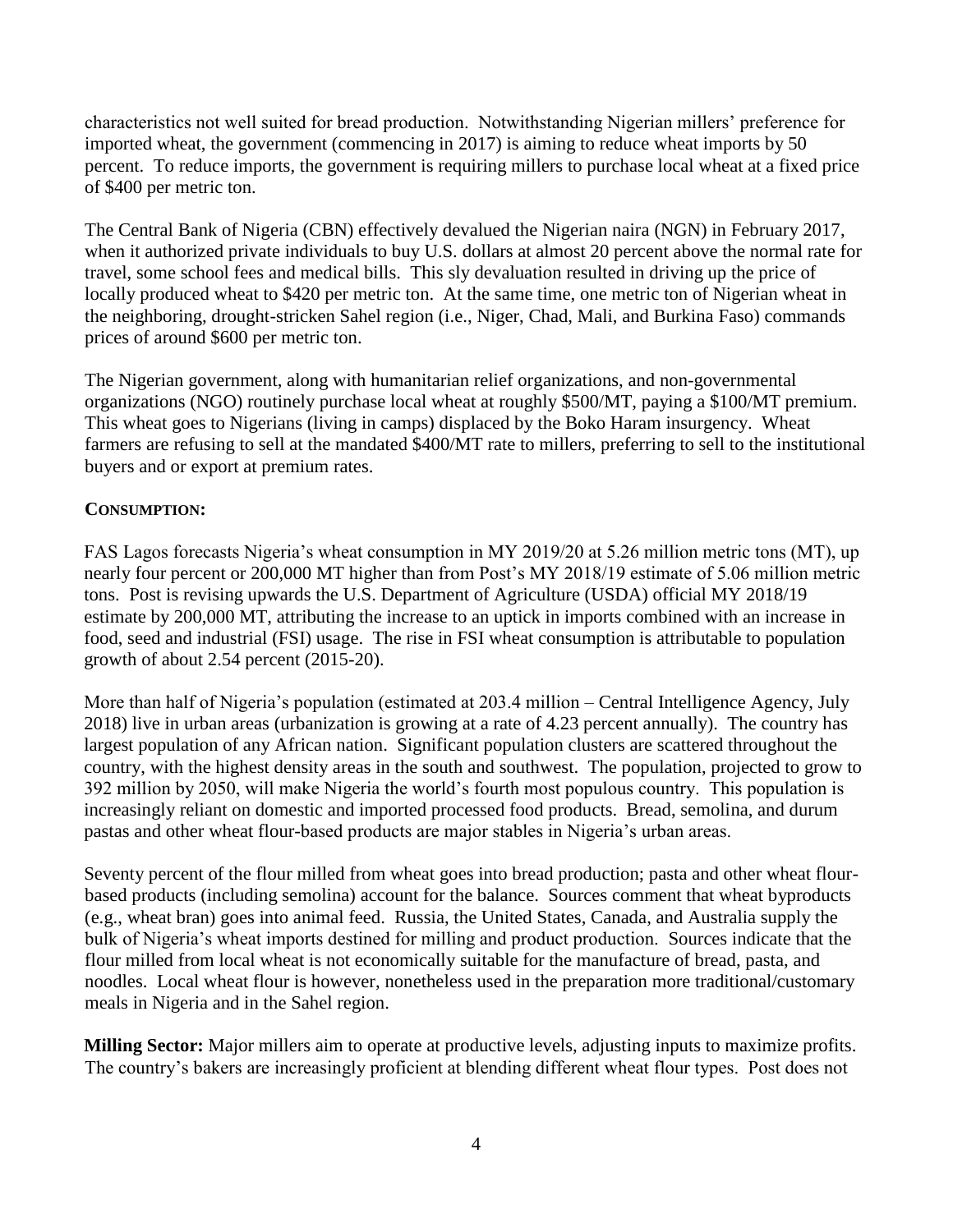foresee a shift away from wheat flour-based products. Consumption of products like bread, a major staple, will continue to grow.

Flour Mills of Nigeria (FMN) is Nigeria's largest flour miller; it is also now the world's second largest flour miller. It is the country's largest importer of Soft Red Wheat (SRW), Hard Red Winter (HRW), and Hard White (HW) wheat types. DUFIL, Nigeria's noodle giant, acquired Standard Flour Mills, Pure Flour Mills, and Valleumbra Flour Mills, transforming it into a major HRW importer. Other major players include Dangote, Honeywell, OLAM International (which acquired Crown Flour Mills and BUA), and the Seaboard Group. Seaboard's Life Flour Mill in Sapele has 1,200 MT/day milling capacity, specializing in bread flour and semolina. In 2018, [Honeywell Flour Mills,](http://www.honeywellflour.com/) one of Nigeria's largest flour millers, commissioned a 350,000 MT/day mill near Lagos (population 13.4 million). A new flour mill, under construction in Port Harcourt (Nigeria's oil port, population 2.3 million), is slated for commissioning in 2019.

**Pasta Consumption:** Nigerian pasta consumption is growing, accounting for about 15 percent of wheat flour usage, up from virtually zero in 1999. Flour Mills of Nigeria pioneered pasta production in 1999; since then it expanded pasta production capacity from 40,000 MT (1999) to 350,000 MT today. Dangote similarly expanded its own milling capacity from 15,000 MT/year in 2000 to a total installed capacity of 800 MT/day currently. Other major players in pasta production include Honeywell Flour Mill and OLAM/Crown Flour Mills. Expansion began in earnest in 2003 following the government imposing a 100 percent tariff on imported pasta and biscuits. In 2008, the government did lift this tariff as the local manufacturing industry took off.

**Bread:** Leventis Bakery, in partnership with FMN, is Nigeria's sole surviving mass-scale bread producer. Leventis and FMN have installed new silos at their Lagos plant. Lagos state counts with more than 18,000 small- to medium-scaled independent bakery operations, retail in-store bakeries, and informal baker/entrepreneurs. Competition from these bakeries, combined with the high production costs has forced a number of automated bakery plants out of business. Bread demand in Nigeria remains elastic.

**Biscuits:** Biscuit manufacturing took off in 2003, with the government's introduction of a 100 percent tariff on imported biscuits; 2008 saw these tariffs eliminated. Today, Nigeria is Africa's largest manufacturer of biscuits. According to sources, the biscuits industry grew two percent between 2004 and 2009; and by 10 percent in 2012. This growth has now leveled off. Nigeria's leading biscuit manufacturers include OK Biscuits (OLAM International), Yale Biscuits, Niger Foods, Beloxxi Biscuits, and Energy Foods.

## **TRADE:**

FAS Lagos forecasts Nigeria's wheat imports in MY 2019/20 at 5.6 MMT, up almost four percent or some 200,000 MT higher than Post's MY 2018/19 estimate of 5.4 million metric tons. Post is revising upwards the USDA official MY 2018/19 estimate by 200,000 MT, attributing the increase volume to an uptick in imports facilitated by millers' increased access to foreign exchange. The market share of U.S.-origin wheat has been declining over the past decade; falling from a high of 91 percent in MY 2010/11 to a low of 27 percent in MY 2017/18. The drop in U.S.-origin wheat's market share is due to increasing competition from cheaper priced wheat imports from Russia, Australia,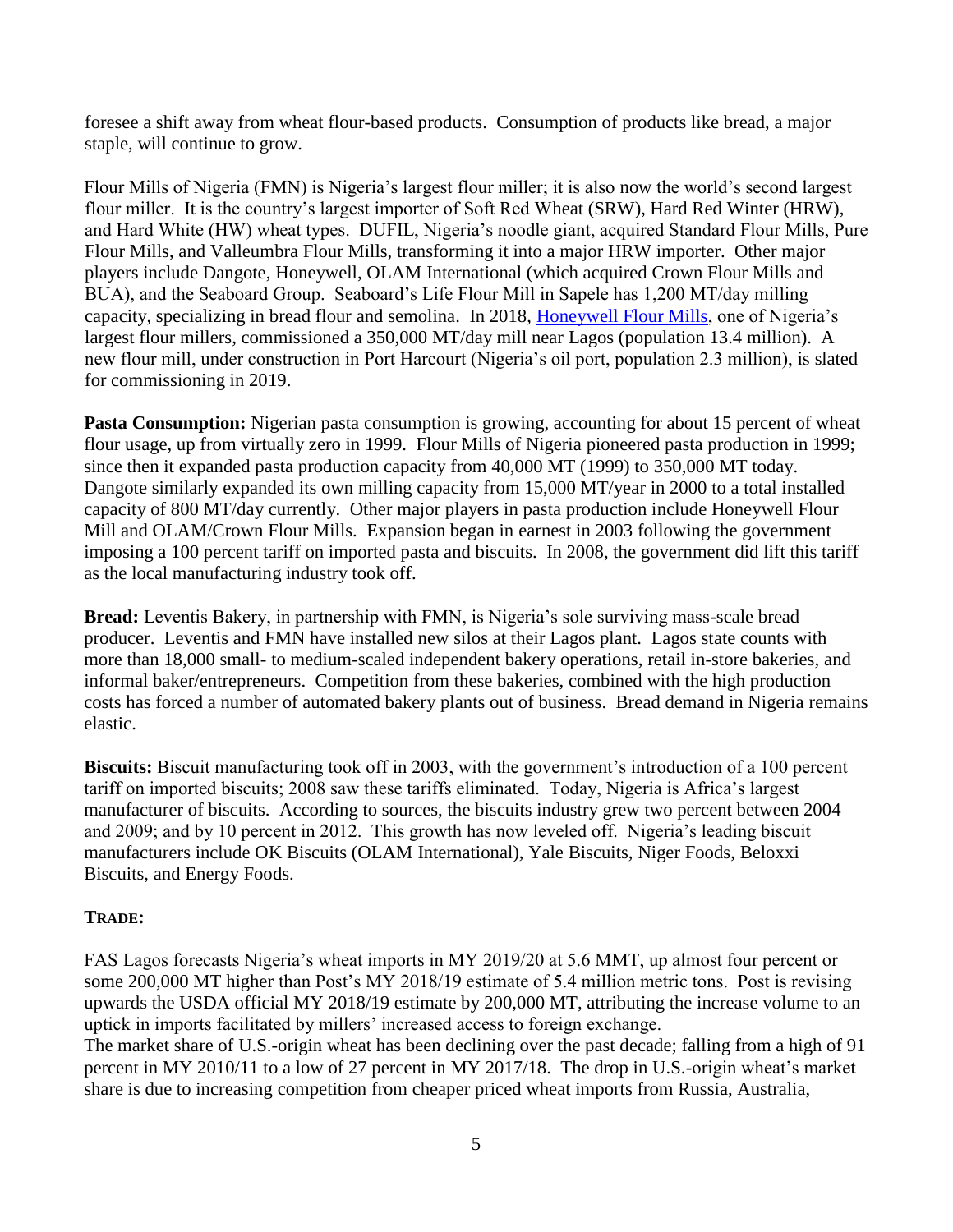Canada, and Argentina. Although Nigeria has sought out cheaper priced wheat in the wake of the economic downturn triggered by the 2014 crash in oil prices and the subsequent foreign currency crisis, local millers have over time become accustomed to improving Russian wheat quality.



**CHART 1: Nigeria, Imports, Wheat-Origin by Metric Tons, Calendar Years (CY) 2016-18**

Source: Global Trade Atlas, FAS Lagos office research.

In marketing year 2018/19, Nigeria's imports of Russian-origin wheat total about 1.9 MMT, compared to imports of U.S.-origin wheat of 1.7 million metric tons. Nigeria imports five classes of wheat from the United States: Hard Red Winter (HRW), Hard Red Spring (HRS), Soft Red Winter (SRW), Hard Winter, and durum. Of the 5.4 MMT of wheat imported by Nigeria in MY 2018/19, HRW accounted for 3.1 MMT; SRW accounted for 920,000 MT; HW, 700,000 MT; durum 432,000 MT, and HRS, 216,000 metric tons. Nigeria in MY 2018/19 was the third largest importer of HRW in the world.

## **POLICY:**

Nigeria imposes a five percent tariff on wheat imports, plus an additional 15 percent levy (earmarked for the national wheat development program) for a total 20 percent duty. The government's policy on composite flour (i.e., substitution of cassava flour for wheat flour for use in bread making and other flour-based products) remains in place. The policy offers a 12 percent tax rebate to bakers willing to blend cassava flour with wheat flour for bread making.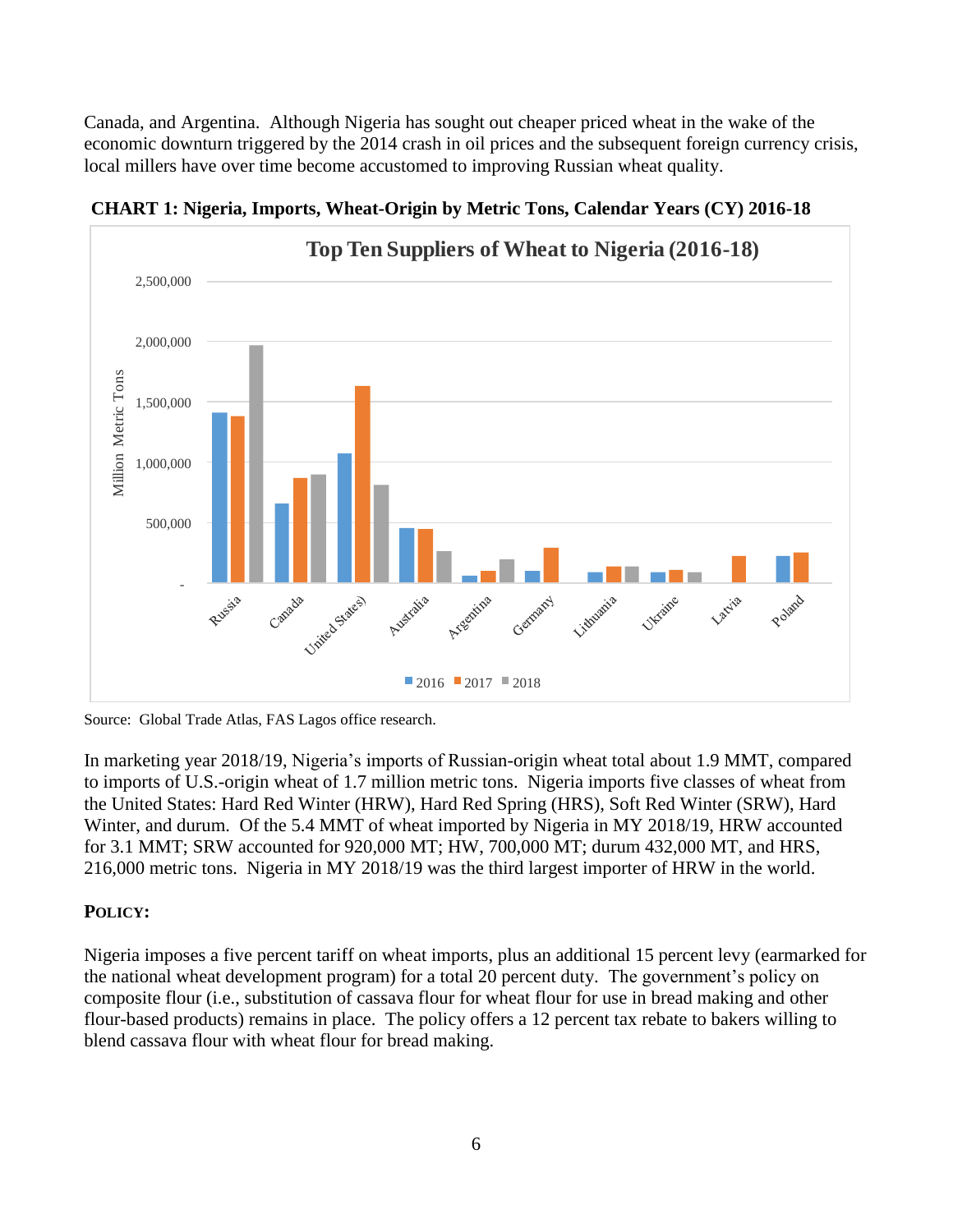Industry sources however note that full enforcement of the composite flour policy is unlikely until flour millers, bakers, and other stakeholders, overcome technical challenges in developing an appropriate mix of wheat and cassava flours.

Wheat is not on the list of 41 items ineligible for foreign exchange access. However, the dollars required for wheat purchases are not always available, compelling Nigerian wheat traders to turn to the higher-rate parallel market instead of the Central Bank of Nigeria's lower rate.

As of the moment, the multiple exchange rate policy remains with a significant differential between the official (government) and the dominant market-determined informal market rates (unofficial) rates—the most realistic for general transactions, investments and trade activities. However, the Nigerian naira has been relatively stable at an estimated average of NGN 305 per \$1.00 (the official rate) and NGN 360 (parallel/black market rate). Analysts foresee that the existing multiple exchange rate system will be sustained in 2019—at least, through the next (second) four-year term of the current administration.

**Nigeria's Domestic Agriculture, Trade Policies and Implications:** In 2018, a number of Nigeria's state governments along with some large-scale private sector organizations successfully accessed the Nigerian government's Anchor Borrower Program (ABP). The program provides farmers single-digit loans to boost domestic production. However, many rural/small holder farmers and cottage agribusinesses who produce over 80 percent of the country's agricultural products indicate they remain cutoff from the program.

Some sources also regard the ABP as "merely an off-taker program," which is not effectively linking farmers to the agribusiness value chain. They indicate the ABP is simply supporting subsistence farming, resulting in increase in rice production—without significant impact on mechanized farming as well as expanded milling capacity. According to them, 90 percent of agriculture is still subsistencebased, while the rice sub-sector contributes about 10-12 percent of total agricultural production.

The modified Growth Enhancement Scheme (GES), an agricultural support program, initiated to assist farmers obtain inputs at subsidized costs has yet to be fully implemented. Due to limited funding availability, many farmers lack adequate inputs to increase their production. Access to fertilizer remains a challenge for small- and medium-scale farmers, constraining efforts to increase grain production despite growing demand.

Nigeria continues to employ trade restrictive measures, including high tariffs, foreign exchange controls, levies and import bans to protect its domestic agricultural production (including grains), despite its membership in the World Trade Organization (WTO). Import trade data analyzed by Nigerian government agencies are usually, sourced from Nigeria Customs Service (NCS) and they are not truly reflective of the volume of imports, as NCS data does not account for contraband/smuggled products.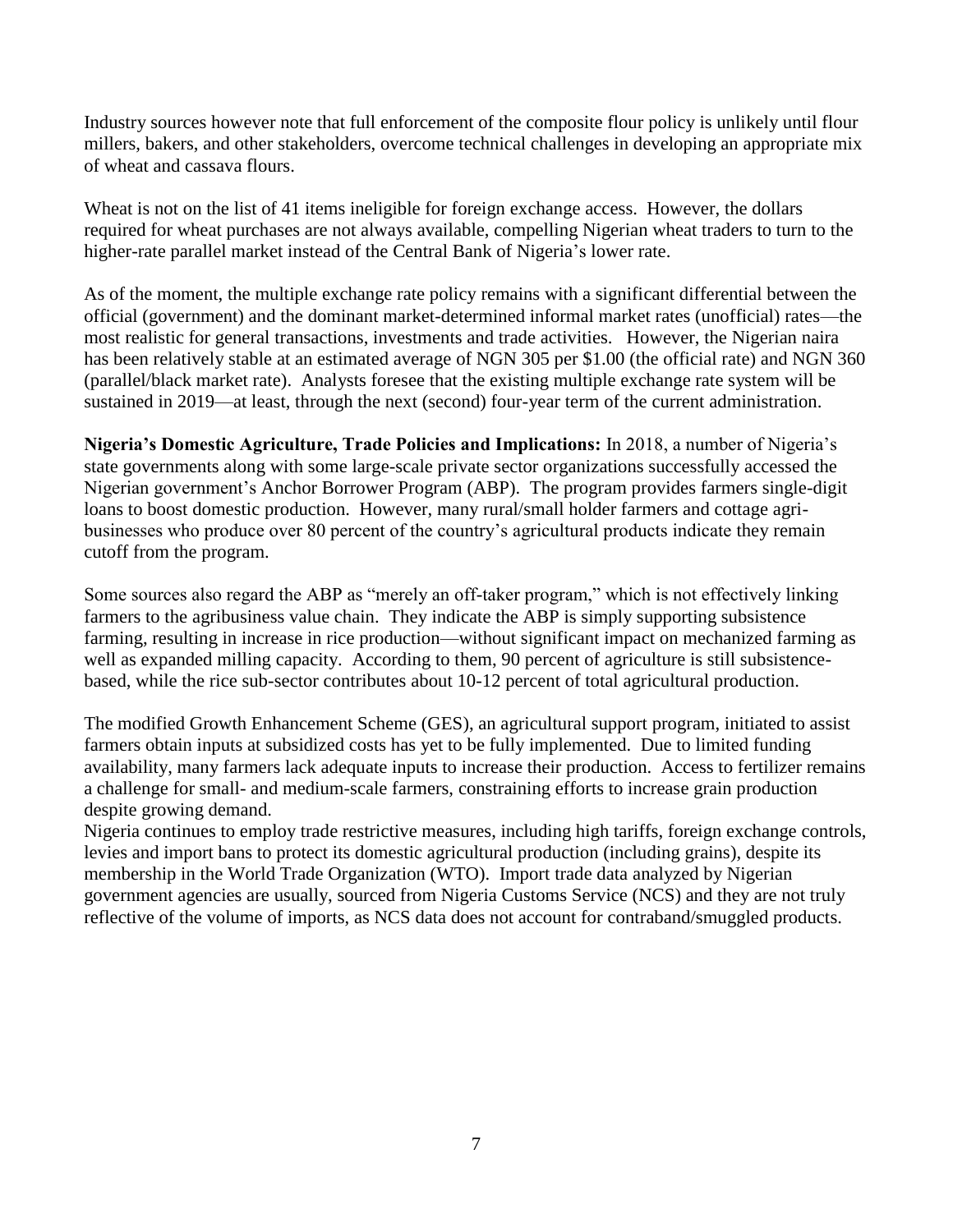## **CORN**

| Corn                                | 2017/2018<br>Oct 2017 |          | 2018/2019<br>Oct 2018 |          | 2019/2020<br>Oct 2019 |          |  |
|-------------------------------------|-----------------------|----------|-----------------------|----------|-----------------------|----------|--|
| Market Begin Year                   |                       |          |                       |          |                       |          |  |
| Nigeria                             | <b>USDA Official</b>  | New Post | <b>USDA Official</b>  | New Post | <b>USDA Official</b>  | New Post |  |
| <b>Area Harvested</b>               | 6500                  | 6500     | 6500                  | 6300     | 0                     | 6200     |  |
| <b>Beginning Stocks</b>             | 269                   | 269      | 269                   | 469      | $\theta$              | 169      |  |
| <b>Production</b>                   | 11000                 | 11000    | 11000                 | 10700    | 0                     | 10500    |  |
| <b>MY</b> Imports                   | 200                   | 400      | 400                   | 400      | $\theta$              | 400      |  |
| <b>TY Imports</b>                   | 200                   | 400      | 400                   | 400      | $\theta$              | 400      |  |
| TY Imp. from U.S.                   | 64                    | $\Omega$ | $\theta$              | $\theta$ | $\theta$              | $\Omega$ |  |
| <b>Total Supply</b>                 | 11469                 | 11669    | 11669                 | 11569    | $\theta$              | 11069    |  |
| <b>MY Exports</b>                   | 100                   | 100      | 100                   | 100      | $\theta$              | 100      |  |
| TY Exports                          | 100                   | 100      | 100                   | 100      | $\theta$              | 100      |  |
| <b>Feed and Residual</b>            | 1900                  | 6660     | 1900                  | 6780     | $\theta$              | 6440     |  |
| <b>FSI Consumption</b>              | 9200                  | 4440     | 9400                  | 4520     | $\theta$              | 4260     |  |
| <b>Total Consumption</b>            | 11100                 | 11100    | 11300                 | 11300    | $\theta$              | 10700    |  |
| <b>Ending Stocks</b>                | 269                   | 469      | 269                   | 169      | $\theta$              | 269      |  |
| <b>Total Distribution</b>           | 11469                 | 11669    | 11669                 | 11569    | $\theta$              | 11069    |  |
| Yield                               | 1.6923                | 1.6923   | 1.6923                | 1.6984   | $\theta$              | 1.6935   |  |
| $(1000$ HA), $(1000$ MT), $(MT/HA)$ |                       |          |                       |          |                       |          |  |

**Corn Production, Supply and Demand Data Statistics**

#### **PRODUCTION:**

FAS Lagos forecasts Nigeria's corn (maize) production in MY 2019/20 (October-September) at about 10.5 MMT, down less than two percent or about 200,000 MT lower than Post's MY 2018/19 estimate of 10.7 million metric tons. Post forecasts area harvested to fall to 6.2 million hectares in MY 2019/20, dropping some 100,000 hectares (or over 1.5 percent) from the MY 2018/19 estimate of 6.3 million hectares. Decreases in consumer incomes is lowering demand for poultry meat and eggs. Demand for animal feed, which normally absorbs over 60 percent of the national production, is down. Farmers are shifting away from planting corn in favor of cultivating crops such as cassava.

Farmers express concern about potential resurgence of pest infestation. The Fall Army Worm **(***Spodoptera exempta***)** devastated corn crops across the region over the past 3-4 years. Many farmers are reluctant to return to corn production after having lost entire crops to the destructive pest. This fear remains despite increased collaborations between donor agencies, research centers (including the International Institute of Tropical Agriculture - IITA), the U.S. Agency for International Development (USAID), and other agricultural stakeholders (in both Nigeria and in surrounding West African countries) aiming reduce corn crop damage.

#### **CONSUMPTION:**

FAS Lagos forecasts Nigeria's corn consumption in MY 2019/20 at 10.7 MMT, down over five percent or 600,000 MT lower than Post's MY 2018/19 estimate of 11.3 million metric tons.

Corn consumption occurs in the form of maize flour for feed mills (i.e., for animal feed), confectionary, roasted corn, boiled or prepared as porridge. Green (fresh) maize is also boiled—or, roasted on its cob, and served as a snack. Over 60 percent of Nigeria's production goes into animal feed, especially for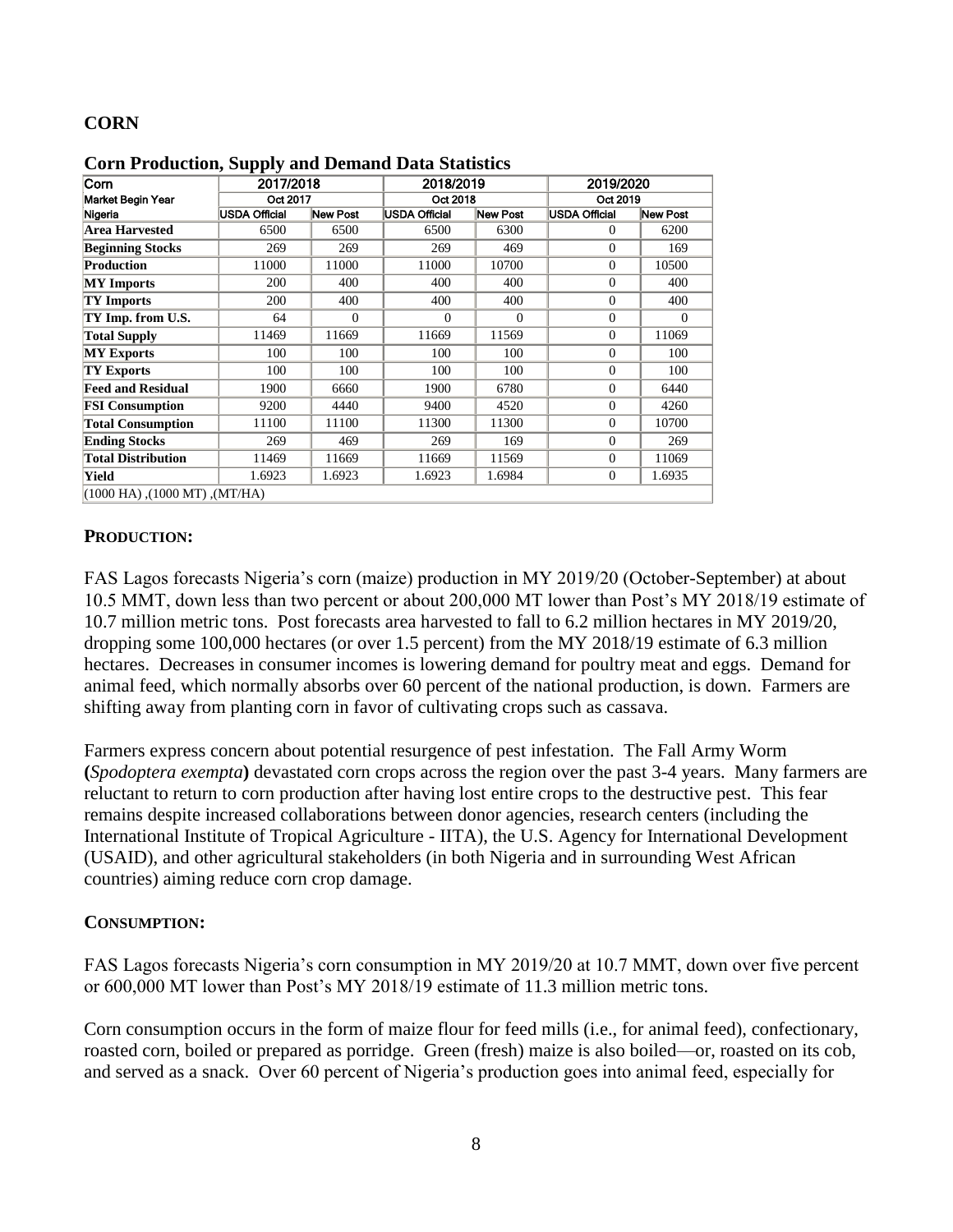poultry; 10-15 percent is directly consumed by individuals in households. The balance of the corn production goes to raw material/ingredient utilization in food manufacture.

**Animal Feed Sector**: Nigeria's animal feed sector is underdeveloped, mostly due to high production cost. Most poultry, aquaculture and other livestock operations in Nigeria spend about 70 percent of their operational costs on feed, reflecting the huge demand for feed in the sector. The major products used in animal feed are maize, soybeans and wheat. Groundnut, sorghum, cassava, cereals, fats and oils are also inputs for animal feed, albeit in small quantity.



Source: FAS Lagos office research.

Assuming moderate feed costs, analysts project Nigeria's poultry meat consumption will increase tenfold by 2040 and, domestic poultry production is expected to increase by 8 billion eggs and 100 million kilograms of poultry meat per annum. Nigeria's yearly fish consumption is estimated at about 2.0 MMT, with over 20 percent supplied through land-based aquaculture production. Nigeria's animal feed sector currently estimated at more than \$2 billion continues to attract significant local and foreign investment in large-scale feed mill operations.

Late 2016, OLAM commissioned a 720,000 MT per annum feed milling operations that produces heattreated mash and pelleted feeds. Its ultra-modern hatchery is producing day-old chicks for both layer and broiler at affordable prices to farmers. The firm also owns a fish feed manufacturing facility. Higher operational efficiency in these large-scale and modern feed mills in Nigeria is expected to reduce feed production cost.

Growth in the sector has however slowed down over the last 2-3 years due to reduced consumer income following Nigeria's economic recession and subsequent major currency devaluation in 2016. Poultry meat and egg consumption has declined substantially.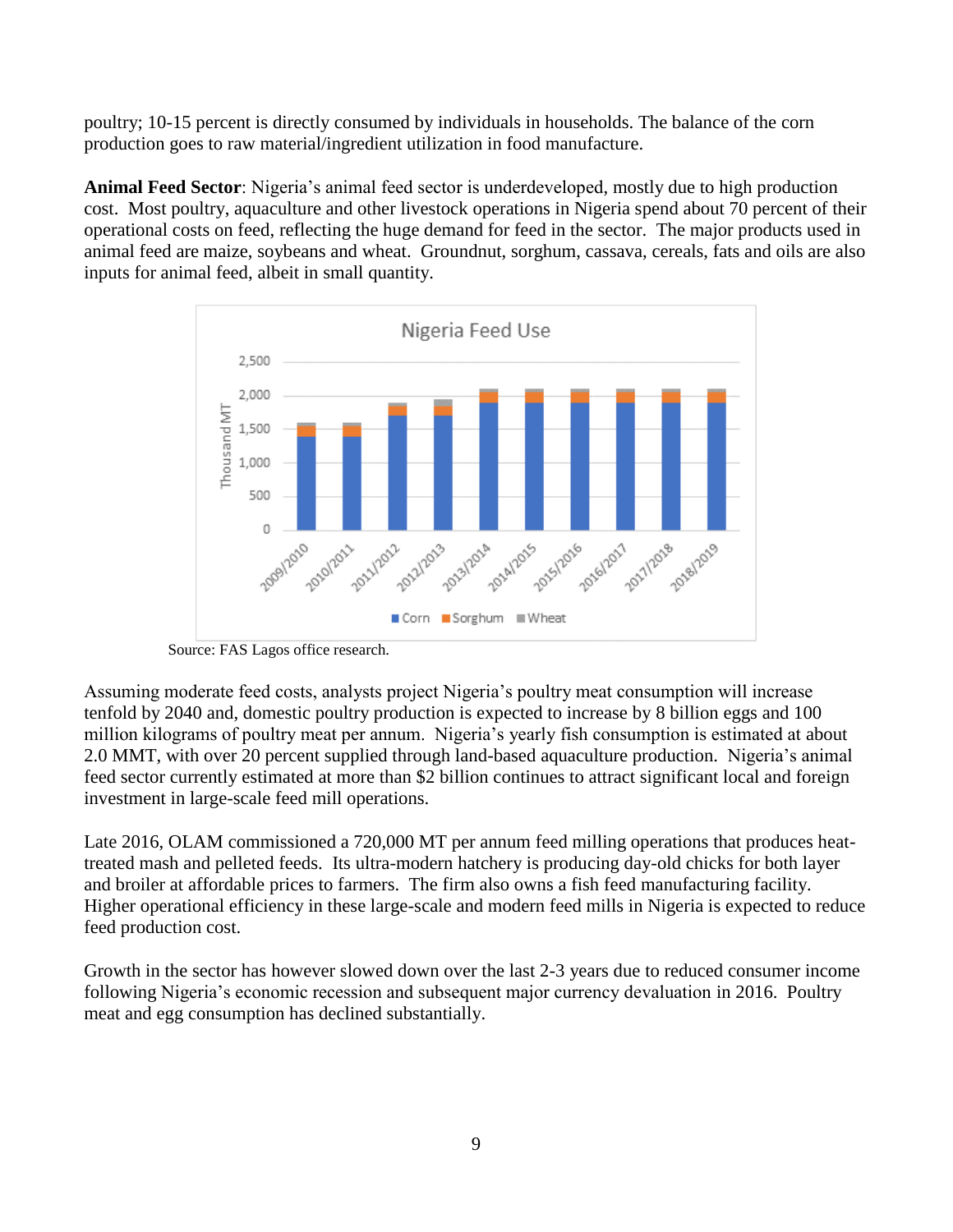## **TRADE:**

FAS Lagos forecasts Nigeria's corn imports in MY 2019/20 at 400,000 MT, unchanged from Post's MY 2018/19 estimate. Post forecasts Nigeria's corn exports in MY 2019/20 at 100,000 MT, unchanged from Post's MY 2018/19 estimate.

Influential feed millers and major poultry farmers are occasionally able to obtain import permits to purchase foreign corn when they anticipate major local corn supply shortfall. Post anticipates that import control measures, including difficulty in obtaining import permits and foreign exchange will continue to limit imports.

Nigeria's corn export volumes are not completely accurate, given that Sahel regional trade often goes unreported. The "Dawanu" market in Kano state (northern Nigeria) is the major center for the informal corn exports; making it in the process one of Africa's largest grain markets.

## **POLICY:**

For over a decade, Nigeria has maintained a five percent tariff on imported corn in addition to stringent import permit requirements. The government is concluding a concession arrangement for 20 out its 33 silos. The government aims to liquate its 1.3 MMT strategic grain reserve.

## **RICE**

| Rice, Milled                        |               | 2017/2018 |                      | 2018/2019 |                      | 2019/2020    |  |
|-------------------------------------|---------------|-----------|----------------------|-----------|----------------------|--------------|--|
| Market Begin Year                   | Oct 2017      |           | Oct 2018             |           | Oct 2019             |              |  |
| Nigeria                             | USDA Official | New Post  | <b>USDA Official</b> | New Post  | <b>USDA Official</b> | New Post     |  |
| Area Harvested                      | 3600          | 3600      | 3600                 | 3600      | 0                    | 3500         |  |
| <b>Beginning Stocks</b>             | 1738          | 1738      | 1300                 | 1300      | $\Omega$             | 1088         |  |
| <b>Milled Production</b>            | 4662          | 4662      | 4788                 | 4788      | $\mathbf{0}$         | 4655         |  |
| <b>Rough Production</b>             | 7400          | 7400      | 7600                 | 7600      | $\Omega$             | 7389         |  |
| Milling Rate (.9999)                | 6300          | 6300      | 6300                 | 6300      | $\mathbf{0}$         | 6300         |  |
| <b>MY</b> Imports                   | 2000          | 2000      | 2200                 | 2200      | $\theta$             | 2400         |  |
| TY Imports                          | 2000          | 2000      | 2200                 | 2200      | $\theta$             | 2400         |  |
| TY Imp. from U.S.                   | 0             | 0         | $\Omega$             | $\Omega$  | $\Omega$             | $\mathbf{0}$ |  |
| <b>Total Supply</b>                 | 8400          | 8400      | 8288                 | 8288      | $\mathbf{0}$         | 8143         |  |
| <b>MY Exports</b>                   | 0             | $\Omega$  | $\Omega$             | $\Omega$  | $\Omega$             | $\Omega$     |  |
| <b>TY Exports</b>                   | 0             | 0         | $\Omega$             | $\Omega$  | $\Omega$             | $\Omega$     |  |
| <b>Consumption and Residual</b>     | 7100          | 7100      | 7200                 | 7200      | $\mathbf{0}$         | 7100         |  |
| <b>Ending Stocks</b>                | 1300          | 1300      | 1088                 | 1088      | $\mathbf{0}$         | 1043         |  |
| <b>Total Distribution</b>           | 8400          | 8400      | 8288                 | 8288      | $\mathbf{0}$         | 8143         |  |
| Yield (Rough)                       | 2.0556        | 2.0556    | 2.1111               | 2.1111    | $\mathbf{0}$         | 2.1111       |  |
| $(1000$ HA), $(1000$ MT), $(MT/HA)$ |               |           |                      |           |                      |              |  |

## **Rice Production, Supply and Demand Data Statistics**

## **PRODUCTION:**

FAS Lagos forecasts Nigeria's rough rice production in MY 2019/20 at roughly 7.4 MMT, down about three percent or 200,000 MT lower than Post's MY 2018/19 estimate of 7.6 million metric tons. The drop is attributable to a nearly three percent reduction in forecasted area harvested, representing a falloff of around 100,000 hectares compared to MY 2018/19.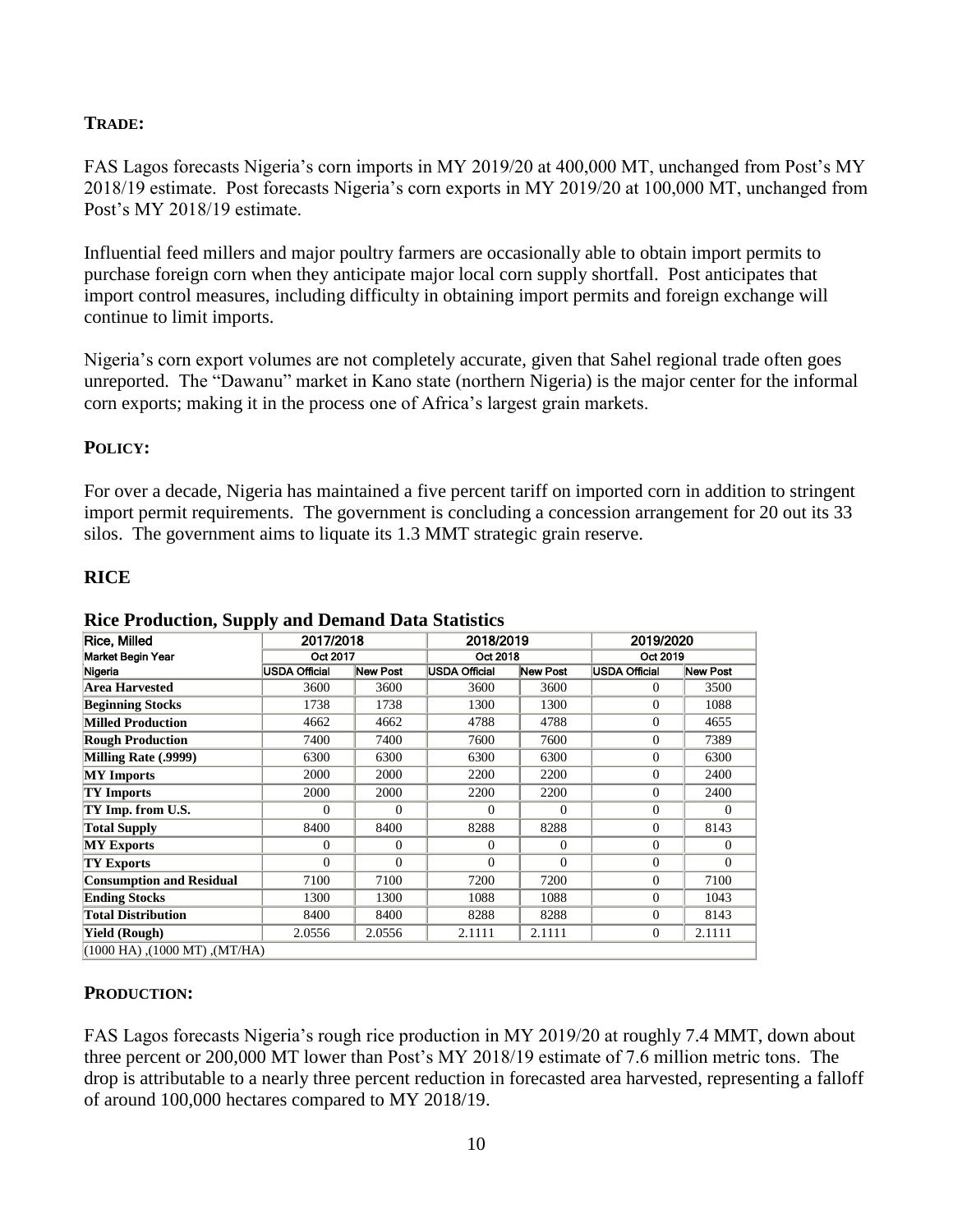In the wake of Nigeria's February 2019 presidential elections, there is a lull in economic activity and policy implementation. Until the presidential inauguration occurs on May 29, 2019, rice farmers and the rice agribusiness sector remain hesitant to invest in the rice value-chain. There is a generalized concern that the new government might implement new agricultural policies adversely affecting their operations.

Farmers are consequently shifting to planting more traditional crops (e.g., cassava, yams, and millet), as well as animal husbandry in order not to leave fields idle. Many farmers had depended on some sort of government support/funding of their activities (e.g., Anchor Borrowers Program, input subsidization) to increase rice production and achieve national rice self-sufficiency. With the elections over, farmers now fear that the government may halt and/or divert program funding to other sectors.

Rice is planted April-May in the south and harvested in August-September. The production season extends to June-July in the north with a November-December harvest. There is a second off-reason production in the south in the November-December time-period, with a harvest in March-April. In the north, the off-season production runs from January-February with a May-June harvest. Rice cultivated in Nigeria includes *Fadama* rice (irrigated, flooded field, *Oryza sativa*), *Ofada* (heritage varieties grown in southwest Nigeria), FARO 44 (a semi-dwarf cultivar), and upland and lowland rice types. Local rice varieties (i.e., short-grain heritage types) are a traditional staple food consumed within the riceproducing communities. A portion of the harvest does make its way to consumers in the neighboring Sahel markets through gray channels.

Nigeria is Africa's largest producer of rice and among the top 15 producers globally.

## **CONSUMPTION:**

FAS Lagos forecasts Nigeria's rice consumption in MY 2019/20 at 7.1 MMT, 100,000 MT lower than Post's MY 2018/19 estimate of 7.2 million metric tons.

Post attributes the projected decrease in consumption to higher prices coupled with weaker purchasing power—reducing rice per capita consumption to about 32 kilograms in MY 2019/20, down from an average 34 kilograms recorded over the past five years.

Post expects however that the high cost of rough, paddy rice, as well as elevated operational costs will constrain Nigeria's large-scale/integrated rice mills from producing at more competitive prices.

## **TRADE:**

FAS Lagos forecasts Nigeria's rice imports in MY 2019/20 at 2.4 MMT, up nine percent or 200,000 MT higher than the MY 2018/19 estimate of 2.2 million metric tons. Imports largely comprise parboiled rice (also known as converted rice and easy-cook rice). Thailand- and India-origin rice (long-grain varieties) dominate imports.

Though Thailand- and India-origin direct rice shipments to Nigeria have dropped off in recent years, there have been large, officially reported increases in rice exports to Nigeria's neighbors Benin (population 11.3 million), Cameroun (population 25.6 million), Niger (population 19.8 million), and Togo (population 8.1 million). These are countries with lower import tariffs and porous borders,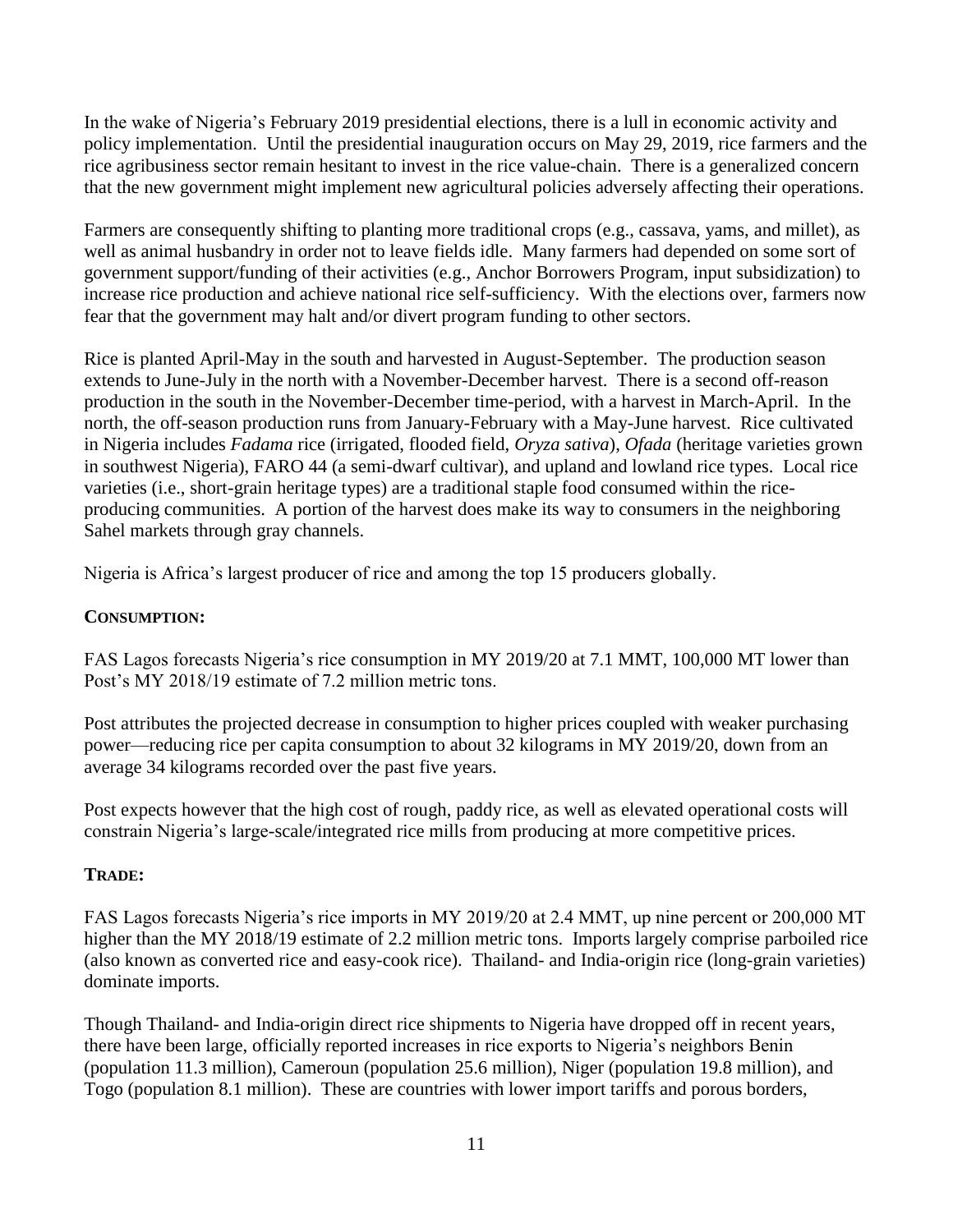creating conditions favorable for transshipments. Gray channel imported rice remains more affordable in Nigeria's southern urban markets than locally produced (northern) Nigerian rice.



**CHART 2: Rice Exports to Nigeria and Neighboring States, CY 2014-18**

OBS: HS Code 1006.30, rice, semi- or wholly milled, polished etc., or not. Source: Global Trade Atlas, FAS Lagos office research

Nigerians' demand for foreign rice is strong despite the restrictions placed on the importation of rice. Sources estimate that overall, there are five bags of imported rice for every bag of local rice sold in the market. Nigerians' preference for imported rice creates a market gap for nearly three million metric tons between rice demand and local supply.

Imported rice is also cheaper than locally produced rice, further driving consumer demand for foreign rice. A bag of imported rice (50 kilograms) averages Nigerian naira 13,500, while an equivalent size bag of clean, parboiled local rice retails for Nigerian naira 15,500. High internal transportation costs to the south of the country is one of the major constraints to locally produced rice.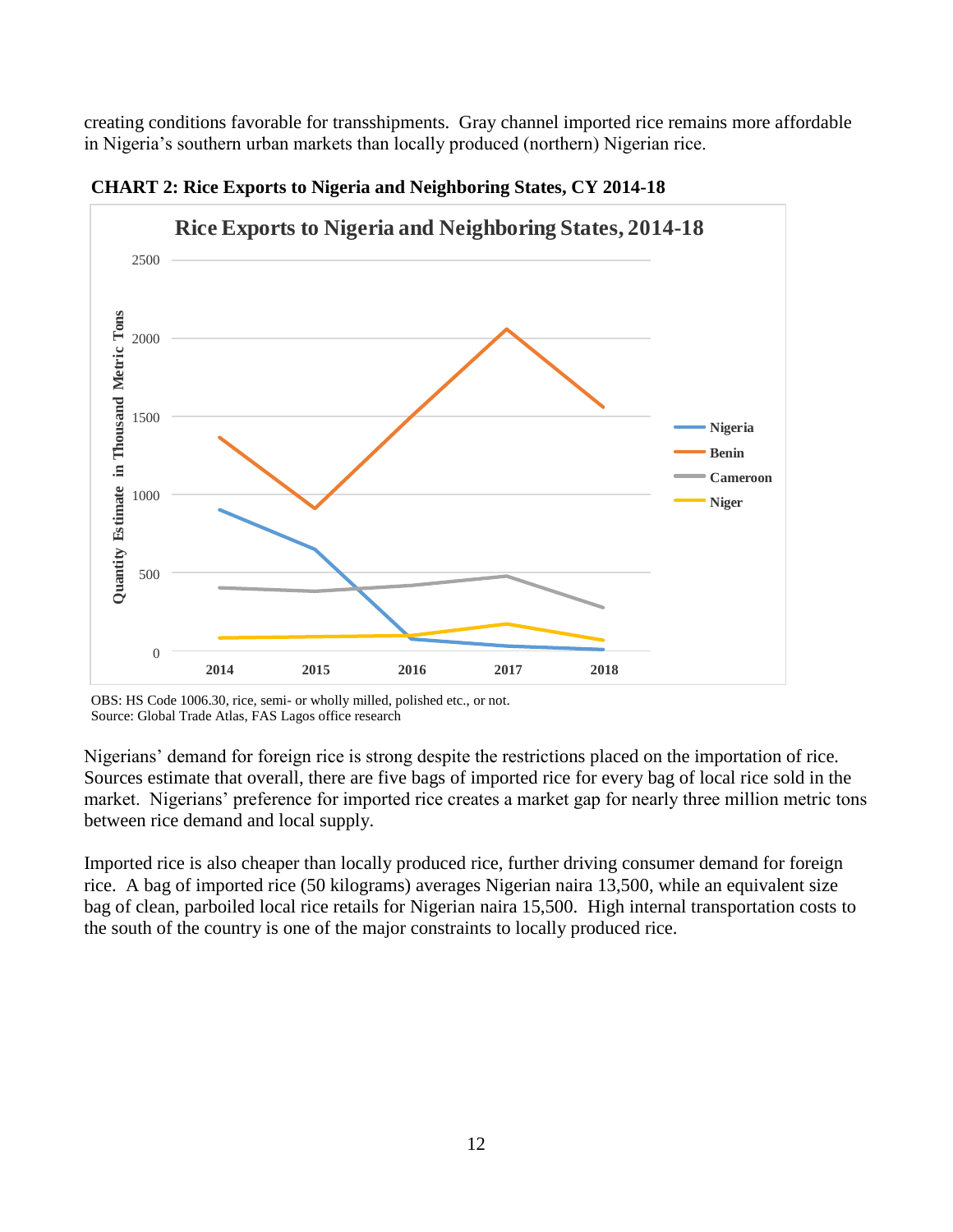## **POLICY:**

Nigeria imposes a 10 percent tariff, plus a 60 percent levy (totaling 70 percent) on imported rice (arriving by sea). The official ban on rice imports through land borders remains, but is difficult to control. The Central Bank of Nigeria (Nigeria Federal Reserve equivalent) has introduced monetary measures that technically ban direct imports of rice into the country. The Nigerian government's foreign exchange policy bars importers from using formal and informal sources of foreign exchange for rice imports. The measure aims to control the outflow of hard currency while promoting domestic production of 41 items (see Central Bank of Nigeria Circular – [TED/FEM/FPC/GEM/01/010 of June 23,](https://www.cbn.gov.ng/Out/2015/TED/TED.FEM.FPC.GEN.01.010.pdf)  [2015\)](https://www.cbn.gov.ng/Out/2015/TED/TED.FEM.FPC.GEN.01.010.pdf).

Food import bans are the cornerstone of the government's agricultural development and food security agenda. High production costs, due to high input costs, low quality seeds, and inadequate infrastructure make domestic rice not price competitive. Private sector investors are keen to invest in rice production given support programs and protective trade policies.

| <b>SORGHUM</b> |
|----------------|
|----------------|

| Sorghum                             | 2017/2018            |                 | 2018/2019            |                 | 2019/2020     |              |  |
|-------------------------------------|----------------------|-----------------|----------------------|-----------------|---------------|--------------|--|
| Market Begin Year                   | Oct 2017             |                 | Oct 2018             |                 | Oct 2019      |              |  |
| Nigeria                             | <b>USDA Official</b> | <b>New Post</b> | <b>USDA Official</b> | <b>New Post</b> | USDA Official | New Post     |  |
| Area Harvested                      | 5800                 | 5800            | 5800                 | 5800            | $\Omega$      | 5900         |  |
| <b>Beginning Stocks</b>             | 175                  | 175             | 125                  | 125             | $\Omega$      | 125          |  |
| Production                          | 6300                 | 6300            | 6800                 | 6800            | $\Omega$      | 6930         |  |
| <b>MY</b> Imports                   | $\mathbf{0}$         | $\overline{0}$  | $\Omega$             | $\overline{0}$  | $\Omega$      | $\mathbf{0}$ |  |
| <b>TY Imports</b>                   | $\Omega$             | $\mathbf{0}$    | $\Omega$             | $\mathbf{0}$    | $\Omega$      | $\mathbf{0}$ |  |
| TY Imp. from U.S.                   | $\Omega$             | $\theta$        | $\Omega$             | $\mathbf{0}$    | $\Omega$      | $\mathbf{0}$ |  |
| <b>Total Supply</b>                 | 6475                 | 6475            | 6925                 | 6925            | $\Omega$      | 7055         |  |
| <b>MY Exports</b>                   | 100                  | 100             | 100                  | 100             | $\Omega$      | 100          |  |
| <b>TY Exports</b>                   | 100                  | 100             | 100                  | 100             | $\Omega$      | 100          |  |
| <b>Feed and Residual</b>            | 150                  | 150             | 150                  | 150             | $\Omega$      | 150          |  |
| <b>FSI Consumption</b>              | 6100                 | 6100            | 6550                 | 6550            | $\Omega$      | 6680         |  |
| <b>Total Consumption</b>            | 6250                 | 6250            | 6700                 | 6700            | $\Omega$      | 6830         |  |
| <b>Ending Stocks</b>                | 125                  | 125             | 125                  | 125             | $\Omega$      | 125          |  |
| <b>Total Distribution</b>           | 6475                 | 6475            | 6925                 | 6925            | $\Omega$      | 7055         |  |
| Yield                               | 1.0862               | 1.0862          | 1.1724               | 1.1724          | $\Omega$      | 1.1746       |  |
| $(1000$ HA), $(1000$ MT), $(MT/HA)$ |                      |                 |                      |                 |               |              |  |

#### **Sorghum Production, Supply and Demand Data Statistics**

## **PRODUCTION:**

FAS Lagos forecasts Nigeria's sorghum production in MY 2019/20 (October-September) at 6.9 MMT, up almost two percent or 130,000 MT higher than the MY 2018/19 estimate of 6.8 million metric tons. Post forecasts area harvested at 5.9 million hectares, with yields at 1.174 MT/ hectare compared 1.172 MT in the MY 2018/19 estimate.

Increased out grower arrangements is assisting farmers in the form of funds, improved seeds, and training in modern farm management techniques. These efforts are helping to sustain production levels despite major security challenges in growing regions. Poor infrastructure constrains production.